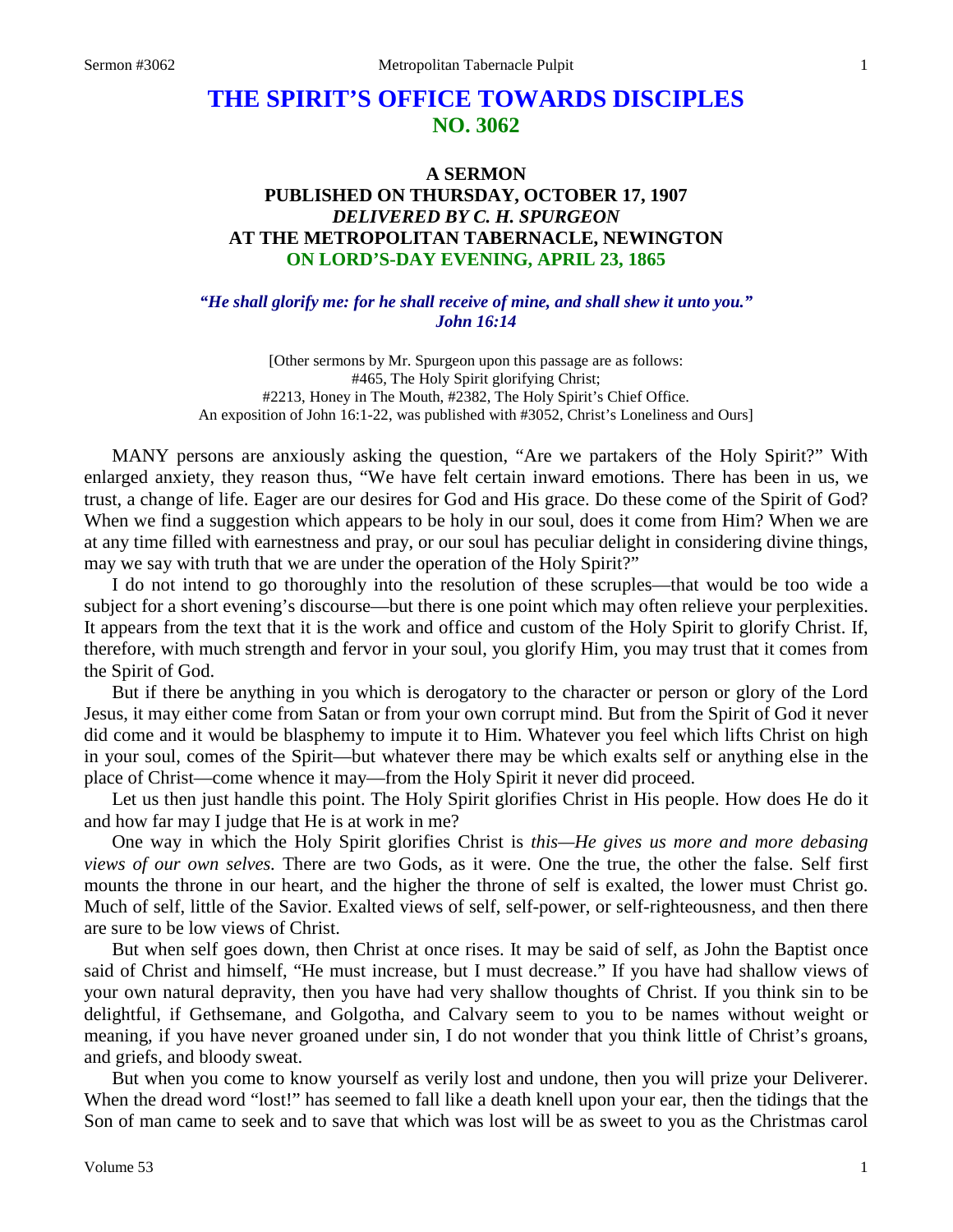of the angels, when they sang, "Glory to God in the highest, and on earth peace, good will toward men." If you feel the disease, you will value the Physician. If you know your own emptiness, you will prize Christ's fullness.

But if you reject the teaching of the Holy Spirit, which shows you your utter helplessness and worthlessness, in so doing you have rejected Christ, and put far from you that Savior who alone came to save sinners. It is, then, a most precious thing when we begin to sink lower and lower in our own estimation. At the commencement of spiritual life, we believe that we are nothing. As we advance, we find that we are less than nothing. May the Holy Spirit so work in you!

Some of you are, perhaps, depending and thinking that you are not children of God, or else you would not be so cast down as you are. I pray you to understand this matter aright. Instead of having any reason for despondency, you will find a subject for joy, for I am sure that the Spirit is honoring Christ when He is lowering you in your own estimation.

Still more to the point, when the Holy Spirit really works in the heart of man, He honors Christ in every respect. *He honors the person of Christ.* Those who think but little of His deity are not taught of the Spirit of God. No man is taught by the Holy Spirit to regard the only-begotten Son of the Father as a secondary God, for the Holy Spirit teaches us upon this wise, "When he bringeth in the firstbegotten into the world, he saith, "And let all the angels of God worship him." "In the beginning was the Word, and the Word was with God, and the Word was God."

The Spirit ever teaches concerning Christ that He is God over all, blessed forever. Some have had lowering views of His humanity. Every now and then we hear dark hints about the human nature of our Lord Jesus Christ, His peccability, and so on. But this never comes from the Spirit of God. Both the deity and the humanity of Christ receive honor in the Christian's soul when the Spirit comes there with light.

#### *"Jesus is worthy to receive Honour, and power divine."*

That very man who did hang upon Calvary we now adore. He is exalted far above all principalities and powers. All teaching which honors Christ in His person is of the Spirit. And that which dishonors Him should be branded with its evil authorship.

*The Spirit also glorifies Christ in His work.* Have you ever seen the finished work of Christ? He came into the world to save men and He did save them. He did not make a bridge over which they might possibly get across, but He carried them across the bridge. He did not so far accomplish the work of redemption that, by their own exertions, some persons might climb to heaven, but He Himself entered into the heavenly places, and took possession, representatively, of the throne of God for all His people who were in Him.

The salvation of the elect, so far as Christ is concerned, is finished. He took upon His shoulders all their guilt. He was punished for that guilt and they were there and then justified. He rose again, having shaken off alike the punishment and the iniquities that incurred it. He entered into glory and they were there and then virtually made possessors of an inheritance which nothing will ever be able to take from them.

Let the Christian feel that the teaching which lowers the work of Christ, or makes it dependent upon the will of man as to its efficacy, puts the cross on the ground, and says, "That blood is shed, but it may be shed in vain, shed in vain for you"—let us all feel that such teaching comes not from the Spirit of God. That teaching which, pointing to the cross, says, "He shall see of the travail of his soul, and shall be satisfied." That teaching which makes the atonement a true atonement which put away the vindictive justice of God forever from every soul for whom that atonement was offered, exalts Christ, and therefore, it is a teaching which comes from the Spirit of God.

When your heart is brought to rest upon what Christ has done, when, laying aside all confidence in your own works, knowledge, prayings, doings, or believings, you come to rest upon what Christ has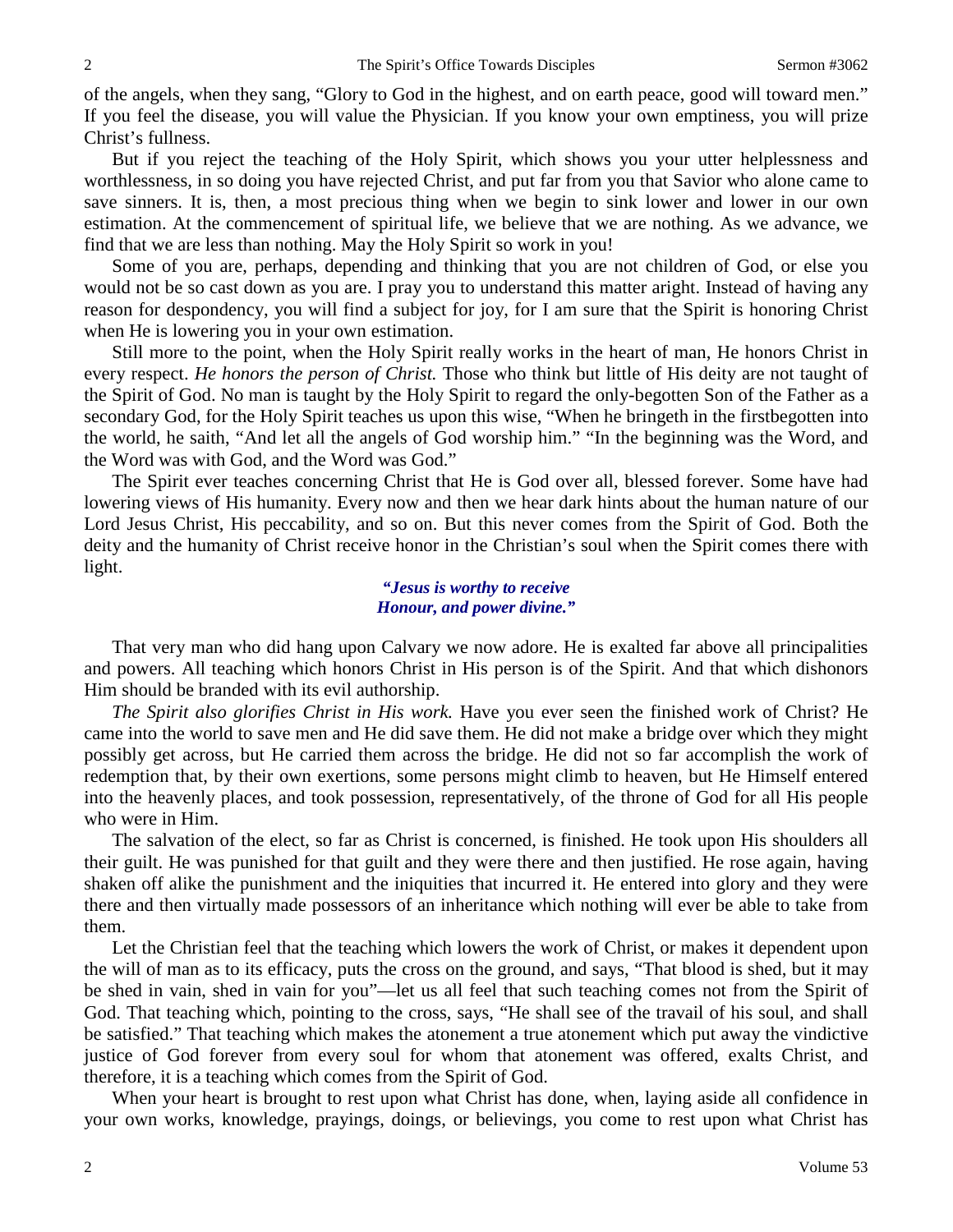done in its simplicity—then is Jesus Christ exalted in your heart and it must have been the work of the Spirit of divine grace. The person, then, and the work of Christ are exalted.

*The Holy Spirit also exalts Christ in all His offices.* That teaching which calls a man a priest and bids me take my child to receive some grace at his priestly hands, and which puts another man into lawn sleeves, and bids me kneel before him to receive a confirmation of my grace from his pretentious fingers, that system of religion which lifts up any one man above his fellow men, as if there were any priests now, except the common and general priesthood which belongs to every child of God—such teaching as that lowers Christ by lifting up human priests into Christ's place.

The Spirit bears witness that Christ is the great High Priest of His church. It is from His hand we receive the blessing, through His blood we receive the washing, and nowhere else will we look for the grace that comes alone from Him.

Christ, too, is exalted by the Spirit in His prophetic as well as in His priestly office. Shall I call any man master so as to take him for my teacher? All teaching which lifts up Wesley, or Calvin, or any man, living or dead, in the place of *the* authorized Teacher, and which says that their *dicta* are to be taken as though they were the infallible revelations of Christ, is not of the Spirit of God. But that teaching which says*,* "One is your Master, even Christ, and all ye are brethren," and which tells us of the holy equality of all saints, and that the true Teacher and the only Teacher who can speak with authority is Jesus Christ, the Son of God—such teaching you may accept as coming from God the Holy Spirit.

Then Christ occupies a third office. He is prophet and Priest—and He is also King. And any teaching which takes Christ off the throne, and puts someone else on, is not according to the Spirit of God. The headship of Christ in His church is *the* doctrine which, perhaps, beyond all others, needs to be taught at this time.

It was for this that Scotland's sons suffered misery and death. Cast out, they wandered in the morasses and among the mountains. I stood, but the other day, near the place where the monument is raised to thousands of men who had shed their blood for Christ—and I felt it no small privilege to stand where Guthrie and others had poured out their blood for the defense of the Headship of the church, when, forsooth, Charles the Second would be the head of the church, or James, or some other man of like character.

But would this be tolerated by true-hearted saints of God's own true church? Nay. None but cravens and cowards will ever admit the authority of men or women over the church of Christ, or permit them to usurp the rights divine of the Lord Jesus. When that day comes, when the King of kings shall sit upon His throne, He will take summary vengeance upon the traitors who have dared to give up His high prerogatives. Christian, make Christ your Priest who absolves you. Take Him as your only Leader and Prophet, who is the truth and the life to you. And then take Him as your King, and bow your knee become Him. Take Christ in all His offices to be exalted, for so the Spirit teaches.

Then *Christ is also exalted by the Holy Spirit in His Word.* There are some who think and say that they can do without the Bible. But such think and speak not by the Spirit of God certainly. This is always an infallible test of the work of the Spirit—that He honors God's own Word. I could think no man true who, first of all, professed to write out his own mind and then afterwards contradicted it. Then how can that spirit be true that contradicts the writing of the Spirit of the living God? Bring whatever you have of revelation to the test of Scripture—if it is accord not with that—throw it away.

I wish this rule were learned by all men, for every now and then we read of or meet with persons who think that the Spirit has revealed to them something over and above what is in Scripture. Now this is never the case. Any man, who says that he has had more revealed to him than is in the Holy Scriptures, incurs the curse of the last chapter of Revelation. He must take care lest, since he adds to the words of the Lord Jesus Christ, "God shall add unto him the plagues that are written in this Book." "It is finished," must be said concerning this Book as we close it. Not a single verse or revelation shall henceforth come of the Spirit. Until Christ comes, this Book is sealed, so far as any addition to it is concerned. And that is not the Spirit of God which does not honor the Word of God.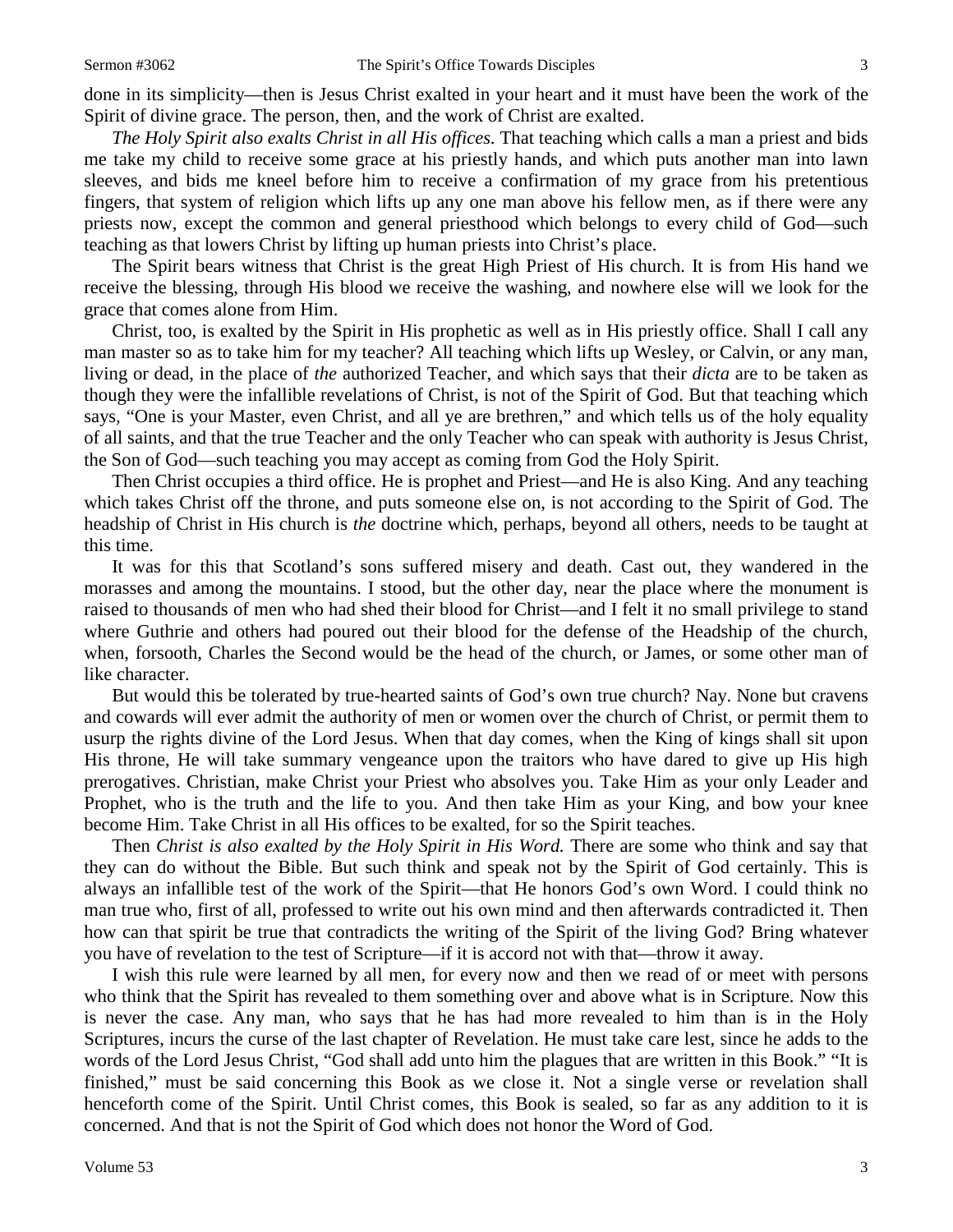Indeed, *there is nothing which concerns Christ which the Spirit of God does not magnify.* Consider any of His offices or His relationships, and you will find that the Spirit magnifies them, and glorifies them—and so presents them to the believer's soul that he may rejoice therein.

Now, I advance a little further. The Holy Spirit's work is to glorify Christ and *this He will do by filling you with Christ.* If you are subject to the work of the Spirit, then ought you to have much of the spirit of Christ within you. But if you can live days and weeks without thinking of Christ, set yourself down as being a hypocrite if you will, for you are not a true Christian.

The very mark of the blessed man is that he lives upon God's Word. "In his law doth he meditate day and night." We feed upon Christ, and as our bodies could not live without food, so neither can our souls live without Jesus. The Spirit of God will also fill your heart with Christ so that, the more you have of that Spirit, the more intense will be your love of the Savior, until at last you will be able to say,—

#### *"Jesus, the very thought of Thee With sweetness fills my breast."*

When the Spirit of God is with you, you will feel indeed that it is so. No joy can be compared with that of the love of Christ shed abroad in your heart. When the Spirit has thus filled your thoughts and hearts, He will be sure to occupy your tongues. They who love the Savior must speak of Him. In choice company, they will tell some of the secrets of His love, and in any company they will not be ashamed to own that they are His servants.

Occupying their tongue, He will be sure also to engage it in prayer for Him, and they will not cease to offer such prayers as these—"Thy kingdom come, Jesus. Be Thou exalted. Oh, when will You come in Your chariot of salvation to ride over the whole earth? Come quickly, O come quickly, Lord Jesus!"

And then, too, your tongue will be employed in songs concerning Him. It is always a token of a revival of religion, it is said, when there is a revival of psalmody. When Luther's preaching began to tell upon men, you could hear ploughmen at the plough-tail singing Luther's psalms. Whitefield and Wesley would never have done the great work they did if it had not been for Charles Wesley's poetry and for the singing of such men as Toplady, and Scott, and Newton, and many others of the same class.

And even now we mark that, since there has been somewhat of a religious revival in our various denominations, there are more hymnbooks than ever there were before, and far more attention is paid to Christian psalmody than ever before. When your heart is full of Christ, you will want to sing. It is a blessed thing to sing at your labor and work, if you are in a place where you can do so.

And if the world should laugh at you, you must tell them that you have as good a right to sing the songs that delight your heart as they have to sing any of the songs in which their hearts delight. Praise His name, Christians. Be not dumb. Sing aloud to Jesus, the Lamb. And if we, as Englishmen, can sometimes sing our national air, let us as believers have our national hymn and sing,—

#### *"Crown Him, crown Him, Crown Him Lord of all."*

And surely when the Spirit of God thus honors Christ in the tongue, it will not stop there. It comes to the acts of daily life. *The Spirit shall glorify Christ by helping you to glorify Him in your own actions.* I spoke, this morning [See sermon #626, The Waterer Watered] of some who set themselves apart for extraordinary service. I did not, however, intend to imply that that was at all necessary, for you may serve Christ as good housewives, you may serve Him as merchants, shopkeepers, and in short, in every condition of life.

Our religion is for the market-place, for the shop, for the streets, and for the field. And as God's being is not confined to temples made by the hands of men, but is present everywhere—on heath, and city, and moor, and field—in the sunbeams that light the peasant's cot as well as the monarch's palace present in the minute as well as in the magnificent—down there in the glades where the red deer wander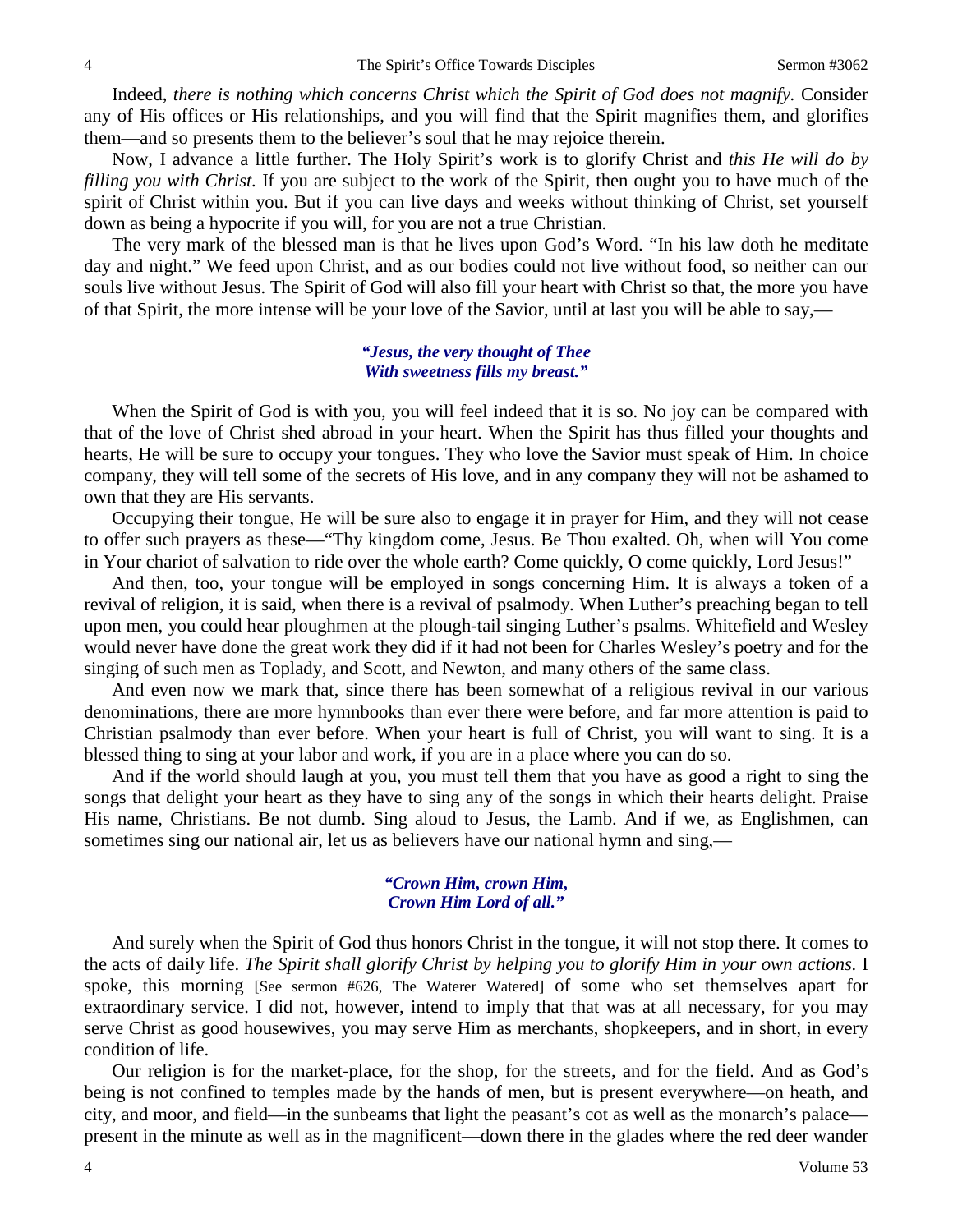and the child loves to play, and up there where the storms gather upon the mountain's hoary brow—as visible in a blade of grass as in the cedar and the tall waving pine—to be seen as well in the dewdrop as in the avalanche—as certainly in the falling of a leaf as in the tremendous roar of the thunder everywhere present—so is true religion everywhere—in the cottage as well as in the temple, in business as well as in devotions, abroad in the streets as well as in the silence of retirement, up yonder where men wrestle with God, and down there where they come to contend with men and for His truth. You have never received the Spirit so as to know that Christ is the glorified One, unless in your life as well as with your lips you show forth His praise.

If the Spirit has thus far instructed you, He will conduct you a little further, and you *may accept His teaching because it glorifies Christ.* There are some doctrines which are not often preached in certain pulpits. They are supposed to be rather dangerous. Speaking of a certain hymnbook, I remarked to a minister in whose pulpit I preached, that I did not like the hymnbook, as I could never find a hymn that sang of the covenant of grace or the doctrine of election. "Oh, well!" he said, "that is no disadvantage to me, for I never say anything about those doctrines." And I can quite believe what he said.

There are certain higher truths which only belong to those who have passed through the rudiments and have done with the grammar-school book, and can enter into the university. One of the things which glorify Christ is where the Spirit makes us understand the eternal love of Christ to His people and His covenant engagements for them.

Christian, I would have you know that Christ never did begin to love you! Before the mountains were piled, or the clouds had gathered about them, Christ had set His heart upon you. Nay, when this great world, and the sun, and moon, and stars slept in the mind of God like forests in an acorn-cup, then—then had JEHOVAH-Jesus love for you.

And when the proper time came, He offered Himself up as a Surety for your souls, to pay your debts, to stand as your Representative, to keep you in this world, and to present you at the last to the Father as a priceless jewel. Oh, how you will glorify Christ, if you have faith enough to take in this divine mystery! Stagger not at electing love—it is one of the highest notes of heavenly music. Be not afraid of such a verse as this—"I have loved thee with an everlasting love; therefore with lovingkindness have I drawn thee." Here is marrow and fatness such as saints fed upon in days long since gone.

Take another truth, the precious truth of the *finished* work of Christ for His people. How often do you hear Christ's work preached as if it were only begun, and many hold Him up as though He had commenced a fitting garment, but had left off somewhere so that by adding our rags we might complete the work.

I was in one of the vaults of the British Museum, some time since, when the sculptures came from Nineveh, and one of them was unfinished. There was evidently the last mark which the mason had made before he was destroyed or, it may be, called away from his work to which he never returned. But Jesus Christ has left no sculpture of this kind—He has *finished* all His work. "It is finished," were words that gladdened earth and made heaven more glorious.

There is now nothing for souls to do to save themselves. For where Jesus died, that soul is saved, and all that that soul has to do is, being saved, to show its gratitude and love as one that is brought to life from the dead.

> *"Loved of my God, for Him again With love intense I burn; Chosen of Him ere time began, I chose Him in return."*

You may know that perfection in Christ by a firm reliance upon the Scriptures. How can you perish? You are saved. There is, therefore, now no condemnation recorded against you. Who shall lay anything to your charge? Who shall separate you from the love of God which is in Christ Jesus, your Lord?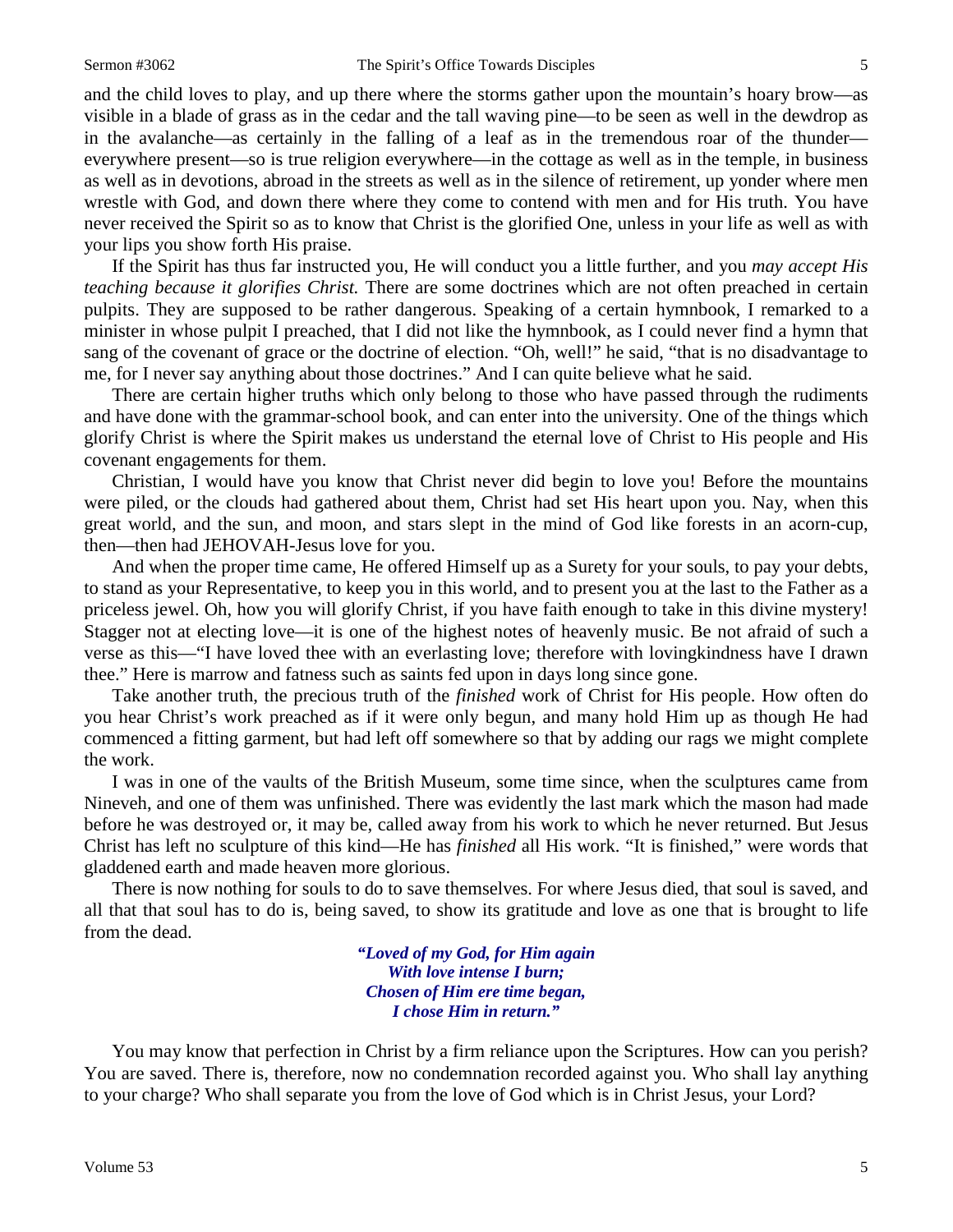If there is one doctrine, however, more sweet and yet more deep than another, it is the divine doctrine of that eternal union which exists between Christ and His people. It is the Spirit's work to take the golden key and let us into this secret cabinet. Believers are one with Christ. By vital personal union they are one with Him. They are members of His body, or as He Himself says, they are the branches and He is the Vine. They are the members and He is the Head. I know of nothing that can be more delightful than this union—this eternal union—with Christ.

> *"One in the tomb, one when He rose, One when He triumphed over His foes, One when in heaven, He took His seat, While seraphs sang all hell's defeat.*

*"This sacred tie forbids our fears; For all He is or has is ours; With Him, our Head, we stand or fall, Our Life, our Surety, and our all."*

It used to be said by an excellent theologian, that any man who understood the two covenants of works and grace was a master in theology. [Sermons by Mr. Spurgeon on various aspects of the Covenant of Grace are as follows: #19, David's Dying Song; # 93, God in The Covenant; #103, Christ in The Covenant; #212, The New Heart; #233, Free Grace; #251, The Necessity of The Spirit's Work; #277, The Blood of The Everlasting Covenant; #456, The Stony Heart Removed; #517, The Rainbow; #714, A Savior Such As You Need; #1046, Covenant Blessings; #1129, The Heart of Flesh; #1186, The Blood of The Covenant; #1289, The Heart Full and The Mouth Closed; #1451, The Covenant Pleaded; #1840, The Bond Of The Covenant; #1886, God's Remembrance of His Covenant; #1921, Cleansing—A Covenant Blessing; #1942, Salt for Sacrifice; #2092, God's Own Gospel Call; #2108, Perseverance in Holiness; #2200, The Covenant Promise of The Spirit; #2316, Twelve Covenant Mercies; #2427, "The Ark of The Covenant"; #2438, "Two Immutable Things"; #2506, God's Law in Man's Heart and #3048, The Holy Spirit in The Covenant] Yet, oh how few Christians there seem to be who really understand the covenant of grace!

"As in Adam all die, even so in Christ shall all be made alive." We fell, not by our own fault, but by Adam's fault. And we rise, not by our own virtue, but by virtue of our union with Christ. If you are in Christ, believer, you are safe while Christ stands. You cannot drown the body until you drown the Head. My foot may be deep in the stream, but until the billows roll over my brow, my foot is not drowned and until Christ shall perish, no soul that is one with Christ can be destroyed.

For He said to His disciples, "Because I live, ye shall live also." Did time permit, I might enter into some more of those sublime mysteries which make the core and pith of the comfort of the Christian, but I forbear. May the Spirit of God glorify Christ by taking these things of Christ and revealing them to you and making them personally yours!

And to close—the Holy Spirit will continue all your life, if you are a believer in Christ, to further His work in you *by writing all that concerns Christ upon your experience and your life.* I long to see in the church more men and women who have Christ so glorified in them that their faith never staggers who have neither doubts nor fears, who know whom they have believed, who are persuaded that He is able to keep that which they have committed unto Him, who leave all things to the Father's wisdom and find everything in a perfect Savior.

I long to see some of you, brethren, made partakers of our overflowing joy. I long to see your eyes flash with the joyous radiance of your Savior's presence. I pray that you may be so full of joy that, when you speak, you may cheer the downcast and lift up the countenances of the sad. I want you to have added to this an intense and fervent love—love which shall perform impossibilities, which shall dare anything for Christ—which, instinct with zeal, shall thresh the mountains, and beat them small, and shall winnow the wheat from the chaff upon the threshing floor.

I pray that you may have that mighty consecration of spirit which shall make you altogether unearthly, that as you have borne the image of the earthy, you may also bear the image of the heavenly,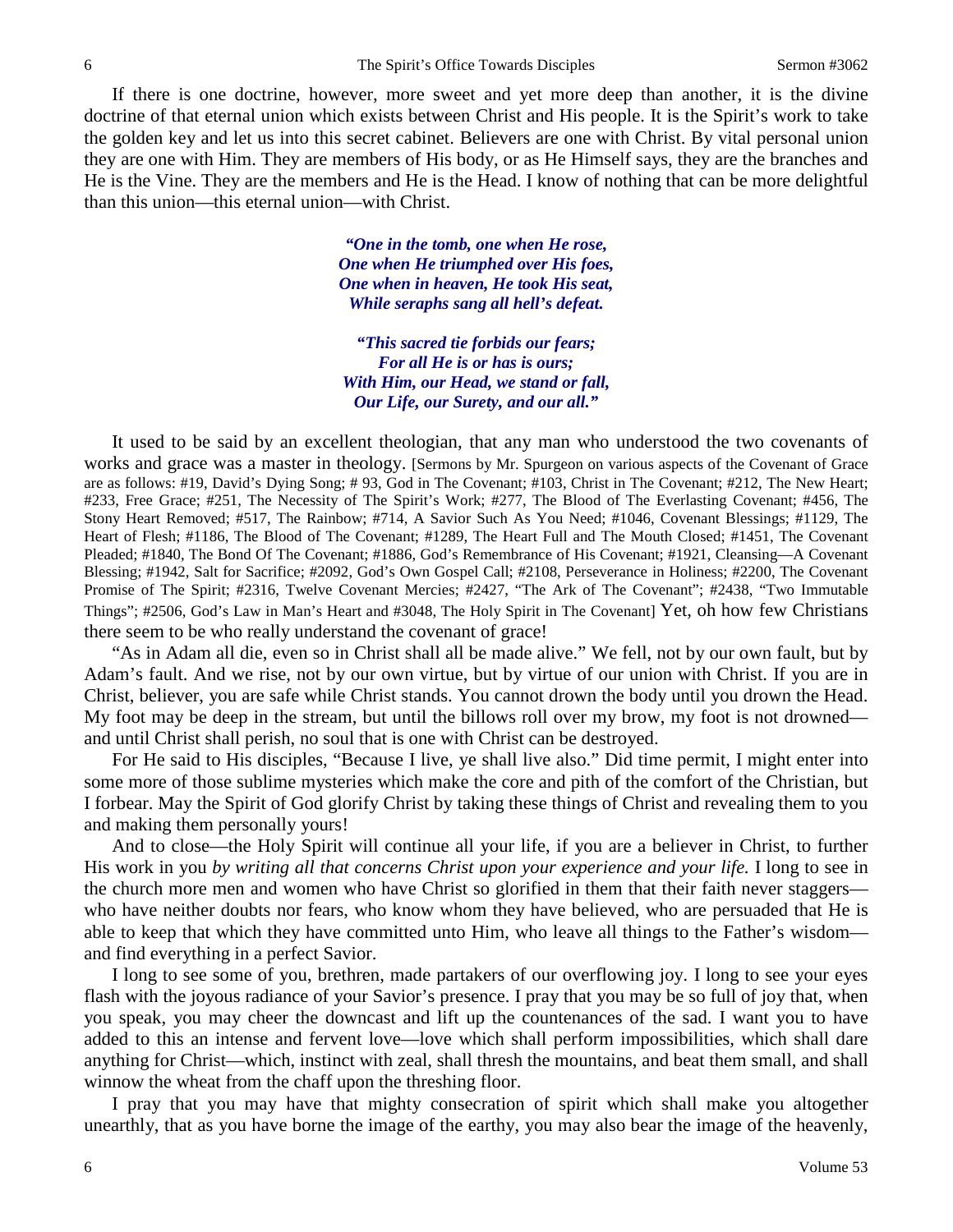and that as you have been conformed to the first Adam in the curse, and in all the infirmities and griefs of this mortal life, you may be conformed to the second Adam in His pure unselfish love for man, His noble, all-daring, all-consuming love for His Father and for His cause.

I am persuaded that the Spirit does not glorify Christ in us so much as He would if we gave ourselves up more fully to the Savior. As one said, on a certain occasion, there is a fleet lying in the river, richly-laden, but it cannot come up, because the river is blocked up with ice. So I think I see my Master's love lying out far down the river, and it would fain come to my poor soul to enrich me, and make me holy and heavenly, but alas! the coldness of my heart, like ice, blocks up the channel and I get not what I might obtain.

Come, heavenly love, and melt the ice. Flow, streams of grace, and dissolve every barrier. Come, Jesus*,* come Thou into my heart and let Your treasures be mine for evermore! Oh, that I could stir some believers here to seek more than is generally enjoyed by Christians! May God give you the seraphic earnestness of a Whitefield, the deep piety of a Martyn, and the lovely spirit of a Newton or a Cowper! May He fill you to the brim with Himself, till you shall be like a city set upon a hill that cannot be hid and like unto candles in the house that enlighten all around!

But alas! there are some here who know not my Master at all, who are strangers to His love. There is Christ looking down upon you with tearful eye and He bids you come to Him. That blood which you have hitherto despised will wash away your every sin. Only cast yourself upon Him. Look up into those languid eyes, for they are full of pity. That streaming blood flows to every soul that trusts in Jesus.

Read the mystery of that pierced heart—there is love alone written there. Study the anguish of that poor martyred body, for in every pang you can learn the story of His compassion. And as you see Him bowing His head and hear Him saying, "Father, into thy hands I commend my spirit." He asks you, every one, to commend your spirit to Him. Do it, do it now, God helping you—and Christ will thus be glorified.

### **EXPOSITION BY C. H. SPURGEON**

### *GALATIANS 2:15-21; 3*

**Galatians 2:15-21.** *We who are Jews by nature, and not sinners of the Gentiles, knowing that a man is not justified by the works of the law, but by the faith of Jesus Christ, even we have believed in Jesus Christ, that we might be justified by the faith of Christ, and not by the works of the law: for by the works of the law shall no flesh be justified. But if, while we seek to be justified by Christ, we ourselves also are found sinners, is therefore Christ the minister of sin? God forbid. For if I build again the things which I destroyed, I make myself a transgressor. For I through the law am dead to the law, that I might live unto God. I am crucified with Christ: nevertheless I live; yet not I, but Christ liveth in me: and the life which I*  now live in the flesh I live by the faith of the Son of God, who loved me, and gave himself for me. I do not *frustrate the grace of God: for if righteousness come by the law, then Christ is dead in vain.*

Paul is arguing against the idea of salvation by works or salvation by ceremonies. And he shows, beyond all question, that salvation is by the grace of God through faith in Jesus Christ. Mark the strength of the apostle's argument in the twenty-first verse—"If righteousness come by the law, then Christ is dead in vain." That is to say, there was no need for Christ to die—the crucifixion was a superfluity if men can save themselves by their own good works. Paul is very emphatic about the matter. He puts it as plainly as possible, "If righteousness comes by the law, then Christ is dead in vain." [See sermon #1534, Salvation by Works, a Criminal Doctrine]

**Galatians 3:1-2.** *O foolish Galatians, who hath bewitched you, that ye should not obey the truth, before whose eyes Jesus Christ hath been evidently set forth, crucified among you? This only would I learn of you, Received ye the Spirit by the works of the law, or by the hearing of faith?*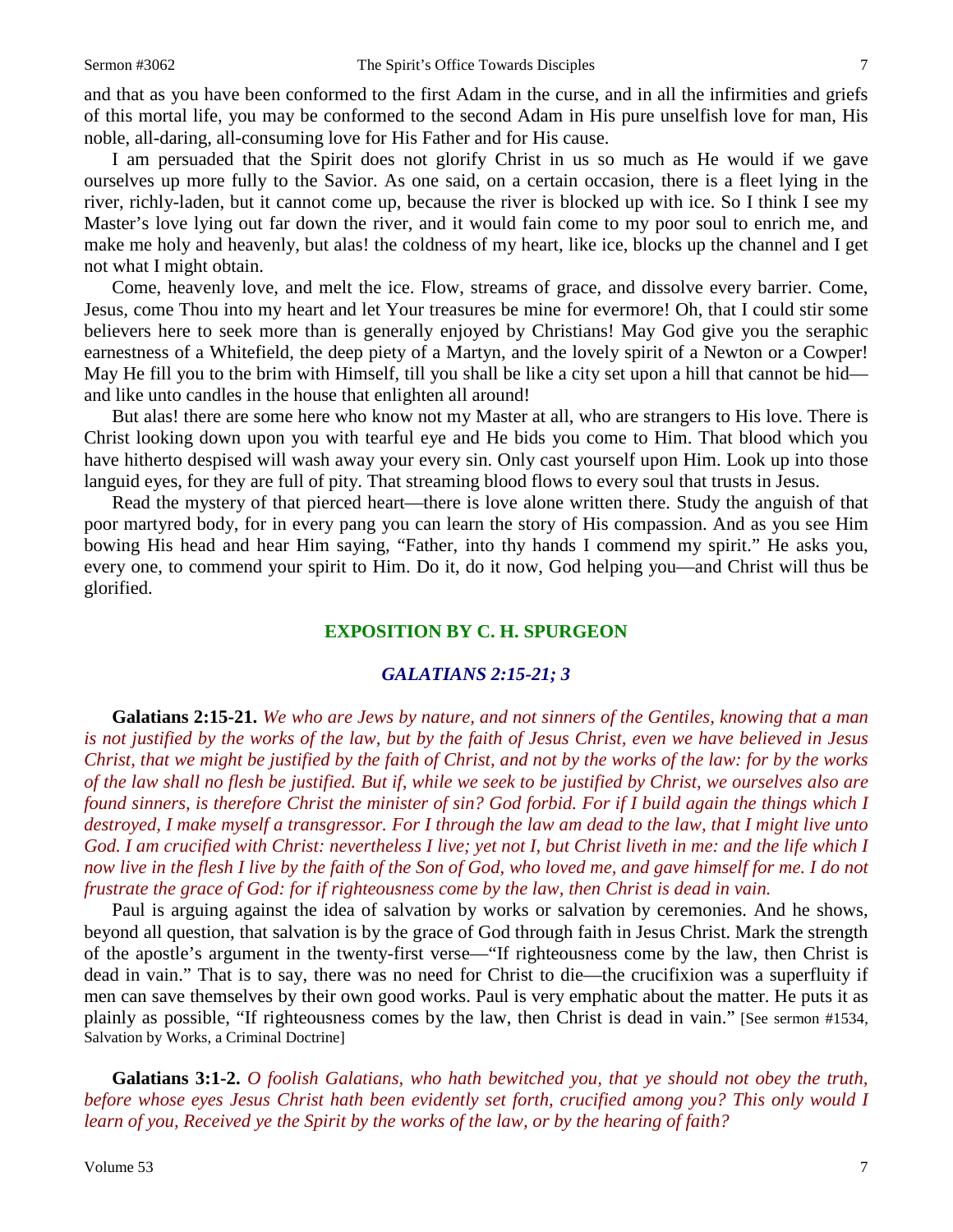"When the Spirit of God came upon you, and renewed you—when He endued some of you with miraculous gifts—did this power come by the works of the law or through your believing the Gospel? 'Received ye the Spirit by the works of the law, or by the hearing of faith?'" [See sermon #1705, The Hearing of Faith]

**3.** *Are you so foolish? having begun in the Spirit, are ye now made perfect by the flesh?*

"Is this work to be partly God's and partly your own? And if He has begun it with a basis of gold, are you to perfect it with your poor dust and clay? Are you so foolish as to attempt to do this?"

**4-5.** *Have ye suffered so many things in vain? if it be yet in vain. He therefore that ministereth to you the Spirit, and worketh miracles among you, doeth he it by the works of the law, or by the hearing of faith?* 

They knew very well that the miracles came as the result of faith, and were an attestation and seal of the Gospel of faith, and not of the works of the law.

**6-7.** *Even as Abraham believed God, and it was accounted to him for righteousness. Know ye therefore that they which are of faith, the same are the children of Abraham.*

He was the father of the faithful—that is of the believing—not of those who trust in their own works. These are only like Ishmael, who must be cast out of the chosen family—but the true children, the real Isaacs, are those who are born according to the promise of grace.

**8.** *And the scripture, foreseeing that God would justify the heathen through faith, preached before the gospel unto Abraham, saying, In thee shall all nations be blessed.*

That is, "In you, because you are the father of believers. You are a sort of head and prototype of men who believe in Me and so, 'in thee shall all nations be blessed,' and in your seed, too, as you shall be the father of the Christ, shall all nations be blessed."

**9-11.** *So then they which be of faith are blessed with faithful Abraham. For as many as are of the works of the law are under the curse: for it is written, Cursed is every one that continues not in all things which are written in the book of the law to do them. But that no man is justified by the law in the sight of God, it is evident: for, The just shall live by faith.*

If then, even those who are just live by faith, how can any expect that they shall live by their works? [See sermons #814, Life by Faith and #2809, Faith—Life]

**12.** *And the law is not of faith: but, The man that does them shall live in them.*

The law says nothing about faith. It speaks only about *doing*—"Ye shall do my judgments, and keep mine ordinances, to walk therein: I am the LORD your God. Ye shall therefore keep my statutes, and my judgments: which if a man do, he shall live in them: I am the LORD."

**13.** *Christ hath redeemed us from the curse of the law, being made a curse for us: for it is written, Cursed is every one that hangeth on a tree.* [See sermon #873, Made a Curse for Us and #2093, The Curse and The Curse for Us]

There is the key of the mystery. Christ is our Substitute. He fulfilled the law's demands by His perfect obedience and He suffered the law's utmost penalty by His death upon the cross. And now, all those who believe in Him are forever justified because of what He did for them.

**14-15.** *That the blessing of Abraham might come on the Gentiles through Jesus Christ; that we might receive the promise of the Spirit through faith. Brethren, I speak after the manner of men; Though it be but a man's covenant, yet if it be confirmed,*

If it be legally drawn up, signed, and sealed, and witnessed,—

**15.** *No man disannulleth, or addeth thereto.*

There it stands and an appeal can be made to it in any court of law where it may be produced.

**16-17.** *Now to Abraham and his seed were the promises made. He saith not, And to seeds, as of many; but as of one, And to thy seed, which is Christ. And this I say, that the covenant, that was confirmed before of God in Christ, the law, which was four hundred and thirty years after, cannot disannul, that it should make the promise of none effect.*

That is clear enough. The covenant made with Abraham and his seed cannot be affected by anything that was said or done on Sinai. Whatever the covenant of works may be, or say, or do, it comes in more